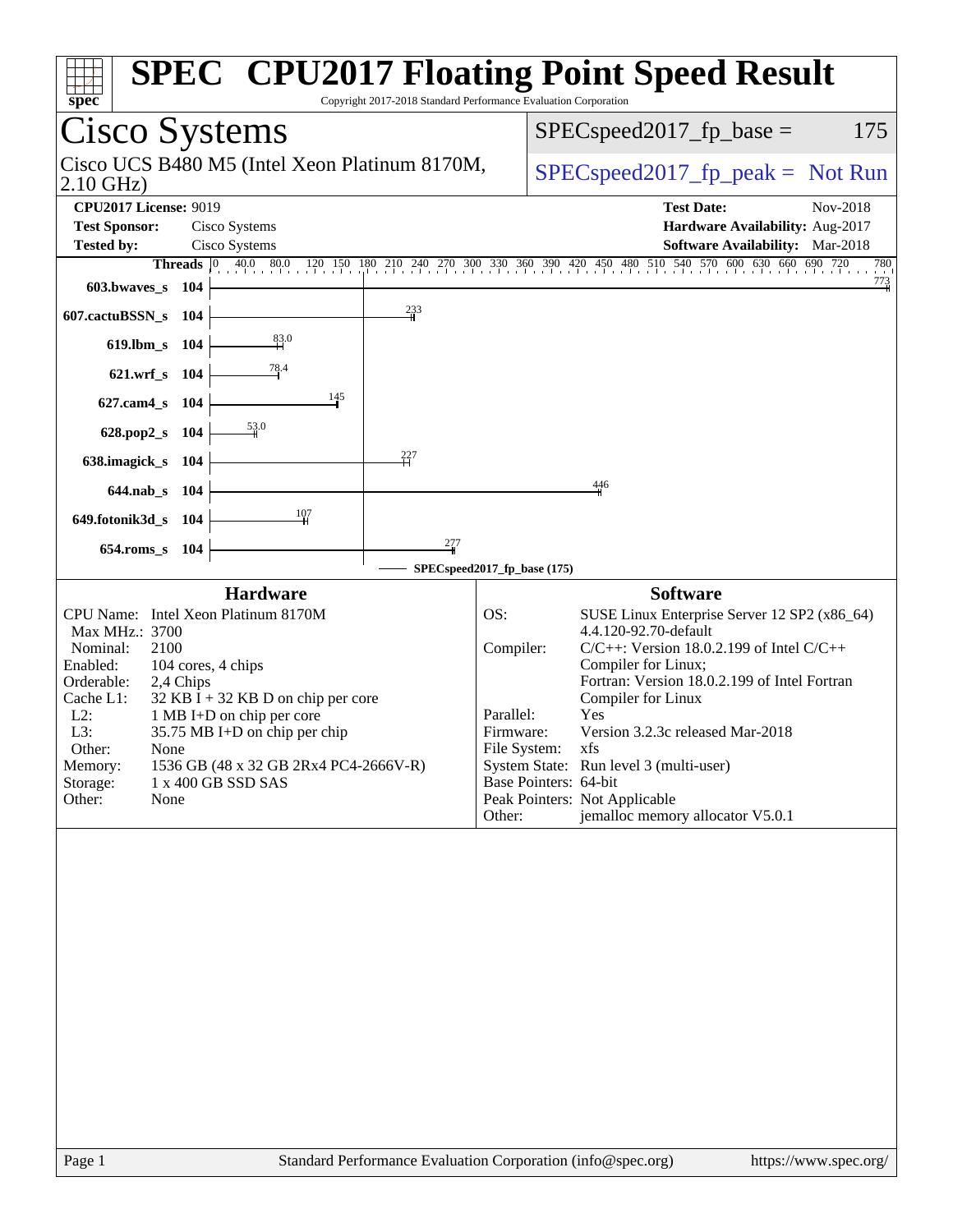

Copyright 2017-2018 Standard Performance Evaluation Corporation

## Cisco Systems

Cisco UCS B480 M5 (Intel Xeon Platinum 8170M,  $\big|$  [SPECspeed2017\\_fp\\_peak =](http://www.spec.org/auto/cpu2017/Docs/result-fields.html#SPECspeed2017fppeak) Not Run

 $SPEC speed2017_fp\_base = 175$ 

#### 2.10 GHz)

**[CPU2017 License:](http://www.spec.org/auto/cpu2017/Docs/result-fields.html#CPU2017License)** 9019 **[Test Date:](http://www.spec.org/auto/cpu2017/Docs/result-fields.html#TestDate)** Nov-2018 **[Test Sponsor:](http://www.spec.org/auto/cpu2017/Docs/result-fields.html#TestSponsor)** Cisco Systems **[Hardware Availability:](http://www.spec.org/auto/cpu2017/Docs/result-fields.html#HardwareAvailability)** Aug-2017 **[Tested by:](http://www.spec.org/auto/cpu2017/Docs/result-fields.html#Testedby)** Cisco Systems **[Software Availability:](http://www.spec.org/auto/cpu2017/Docs/result-fields.html#SoftwareAvailability)** Mar-2018

### **[Results Table](http://www.spec.org/auto/cpu2017/Docs/result-fields.html#ResultsTable)**

|                                    | <b>Base</b>    |                |                |                | <b>Peak</b> |                |       |                |                |              |                |              |                |              |
|------------------------------------|----------------|----------------|----------------|----------------|-------------|----------------|-------|----------------|----------------|--------------|----------------|--------------|----------------|--------------|
| <b>Benchmark</b>                   | <b>Threads</b> | <b>Seconds</b> | Ratio          | <b>Seconds</b> | Ratio       | <b>Seconds</b> | Ratio | <b>Threads</b> | <b>Seconds</b> | <b>Ratio</b> | <b>Seconds</b> | <b>Ratio</b> | <b>Seconds</b> | <b>Ratio</b> |
| 603.bwayes s                       | 104            | 76.4           | 773            | 76.3           | 773         | 76.0           | 776   |                |                |              |                |              |                |              |
| 607.cactuBSSN s                    | 104            | 71.4           | 233            | 71.7           | 233         | 72.7           | 229   |                |                |              |                |              |                |              |
| $619.$ lbm s                       | 104            | 68.6           | 76.4           | 63.0           | 83.2        | 63.1           | 83.0  |                |                |              |                |              |                |              |
| $621.wrf$ s                        | 104            | 169            | 78.4           | 169            | 78.4        | 170            | 77.8  |                |                |              |                |              |                |              |
| $627$ .cam $4$ <sub>s</sub>        | 104            | 60.7           | 146            | 61.4           | 144         | 61.3           | 145   |                |                |              |                |              |                |              |
| $628.pop2_s$                       | 104            | 224            | 53.0           | 238            | 49.8        | 222            | 53.5  |                |                |              |                |              |                |              |
| 638.imagick_s                      | 104            | 63.5           | 227            | 63.4           | 228         | 65.3           | 221   |                |                |              |                |              |                |              |
| $644$ .nab s                       | 104            | 39.4           | 444            | 39.1           | 447         | 39.1           | 446   |                |                |              |                |              |                |              |
| 649.fotonik3d s                    | 104            | 85.0           | 107            | 85.3           | 107         | 81.8           | 111   |                |                |              |                |              |                |              |
| $654$ .roms s                      | 104            | 56.8           | 277            | 56.4           | 279         | 56.9           | 277   |                |                |              |                |              |                |              |
| $SPEC speed2017_fp\_base =$<br>175 |                |                |                |                |             |                |       |                |                |              |                |              |                |              |
| SPECspeed 2017 fp peak $=$         |                |                | <b>Not Run</b> |                |             |                |       |                |                |              |                |              |                |              |

Results appear in the [order in which they were run.](http://www.spec.org/auto/cpu2017/Docs/result-fields.html#RunOrder) Bold underlined text [indicates a median measurement](http://www.spec.org/auto/cpu2017/Docs/result-fields.html#Median).

### **[Operating System Notes](http://www.spec.org/auto/cpu2017/Docs/result-fields.html#OperatingSystemNotes)**

Stack size set to unlimited using "ulimit -s unlimited"

### **[General Notes](http://www.spec.org/auto/cpu2017/Docs/result-fields.html#GeneralNotes)**

Environment variables set by runcpu before the start of the run: KMP\_AFFINITY = "granularity=fine,compact" LD\_LIBRARY\_PATH = "/home/cpu2017/lib/ia32:/home/cpu2017/lib/intel64" OMP\_STACKSIZE = "192M"

 Binaries compiled on a system with 1x Intel Core i7-6700K CPU + 32GB RAM memory using Redhat Enterprise Linux 7.5 Transparent Huge Pages enabled by default Prior to runcpu invocation Filesystem page cache synced and cleared with: sync; echo 3> /proc/sys/vm/drop\_caches Yes: The test sponsor attests, as of date of publication, that CVE-2017-5754 (Meltdown) is mitigated in the system as tested and documented. Yes: The test sponsor attests, as of date of publication, that CVE-2017-5753 (Spectre variant 1) is mitigated in the system as tested and documented. Yes: The test sponsor attests, as of date of publication, that CVE-2017-5715 (Spectre variant 2) is mitigated in the system as tested and documented. jemalloc, a general purpose malloc implementation built with the RedHat Enterprise 7.5, and the system compiler gcc 4.8.5 sources available from jemalloc.net or<https://github.com/jemalloc/jemalloc/releases>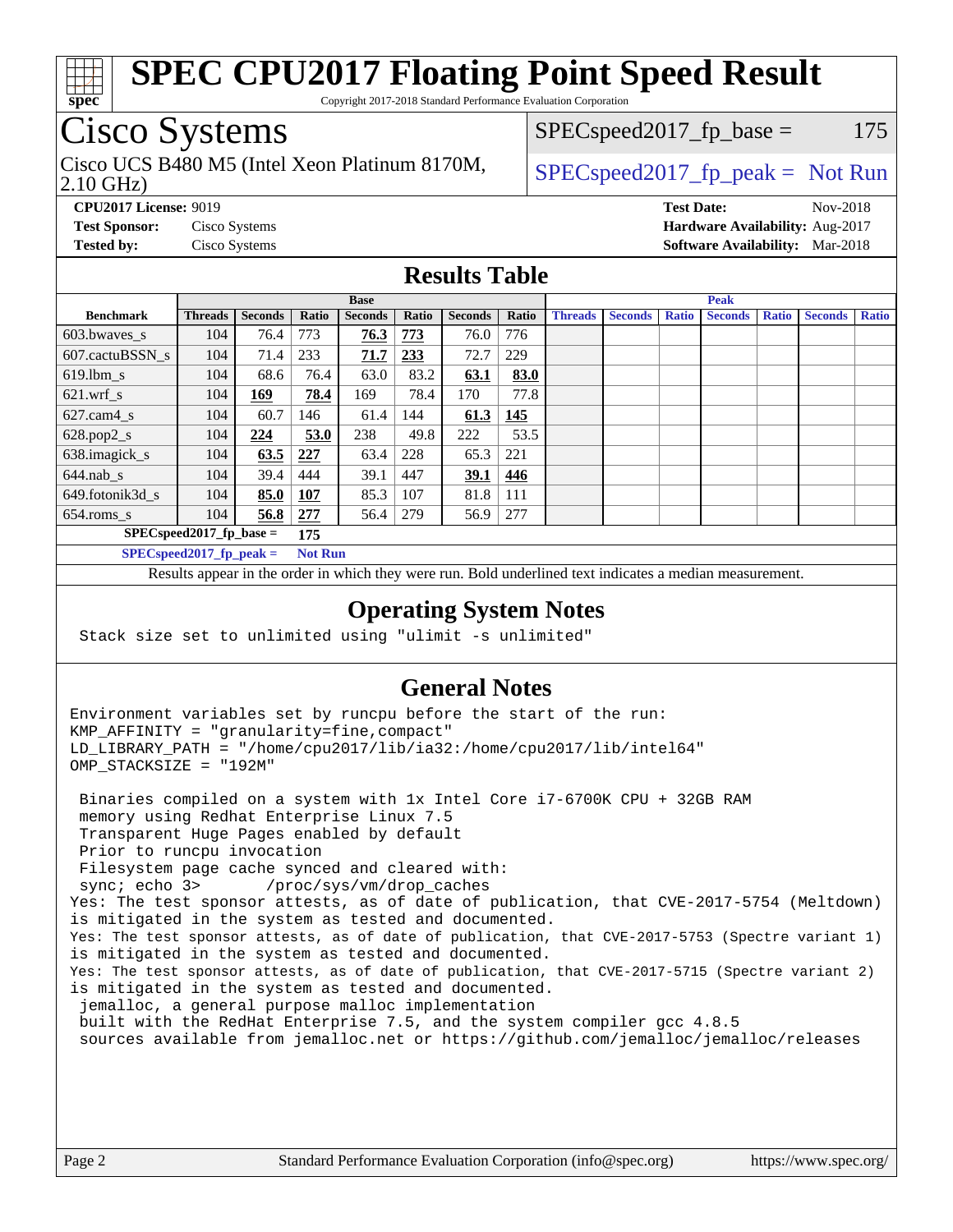

Copyright 2017-2018 Standard Performance Evaluation Corporation

## Cisco Systems

2.10 GHz) Cisco UCS B480 M5 (Intel Xeon Platinum 8170M,  $\big|$  [SPECspeed2017\\_fp\\_peak =](http://www.spec.org/auto/cpu2017/Docs/result-fields.html#SPECspeed2017fppeak) Not Run

 $SPEC speed2017<sub>fp</sub> base = 175$ 

**[CPU2017 License:](http://www.spec.org/auto/cpu2017/Docs/result-fields.html#CPU2017License)** 9019 **[Test Date:](http://www.spec.org/auto/cpu2017/Docs/result-fields.html#TestDate)** Nov-2018 **[Test Sponsor:](http://www.spec.org/auto/cpu2017/Docs/result-fields.html#TestSponsor)** Cisco Systems **[Hardware Availability:](http://www.spec.org/auto/cpu2017/Docs/result-fields.html#HardwareAvailability)** Aug-2017 **[Tested by:](http://www.spec.org/auto/cpu2017/Docs/result-fields.html#Testedby)** Cisco Systems **[Software Availability:](http://www.spec.org/auto/cpu2017/Docs/result-fields.html#SoftwareAvailability)** Mar-2018

### **[Platform Notes](http://www.spec.org/auto/cpu2017/Docs/result-fields.html#PlatformNotes)**

Page 3 Standard Performance Evaluation Corporation [\(info@spec.org\)](mailto:info@spec.org) <https://www.spec.org/> BIOS Settings: Intel HyperThreading Technology set to Disabled CPU performance set to Enterprise Power Performance Tuning set to OS Controls SNC set to Disabled Patrol Scrub set to Disabled Sysinfo program /home/cpu2017/bin/sysinfo Rev: r5797 of 2017-06-14 96c45e4568ad54c135fd618bcc091c0f running on linux-xy4f Thu Nov 15 00:36:26 2018 SUT (System Under Test) info as seen by some common utilities. For more information on this section, see <https://www.spec.org/cpu2017/Docs/config.html#sysinfo> From /proc/cpuinfo model name : Intel(R) Xeon(R) Platinum 8170M CPU @ 2.10GHz 4 "physical id"s (chips) 104 "processors" cores, siblings (Caution: counting these is hw and system dependent. The following excerpts from /proc/cpuinfo might not be reliable. Use with caution.) cpu cores : 26 siblings : 26 physical 0: cores 0 1 2 3 4 5 6 8 9 10 11 12 13 16 17 18 19 20 21 22 24 25 26 27 28 29 physical 1: cores 0 1 2 3 4 5 6 8 9 10 11 12 13 16 17 18 19 20 21 22 24 25 26 27 28 29 physical 2: cores 0 1 2 3 4 5 6 8 9 10 11 12 13 16 17 18 19 20 21 22 24 25 26 27 28 29 physical 3: cores 0 1 2 3 4 5 6 8 9 10 11 12 13 16 17 18 19 20 21 22 24 25 26 27 28 29 From lscpu: Architecture: x86\_64 CPU op-mode(s): 32-bit, 64-bit Byte Order: Little Endian CPU(s): 104 On-line CPU(s) list: 0-103 Thread(s) per core: 1 Core(s) per socket: 26 Socket(s): 4 NUMA node(s): 4 Vendor ID: GenuineIntel CPU family: 6 Model: 85 Model name: Intel(R) Xeon(R) Platinum 8170M CPU @ 2.10GHz Stepping: 4 CPU MHz: 1000.035 **(Continued on next page)**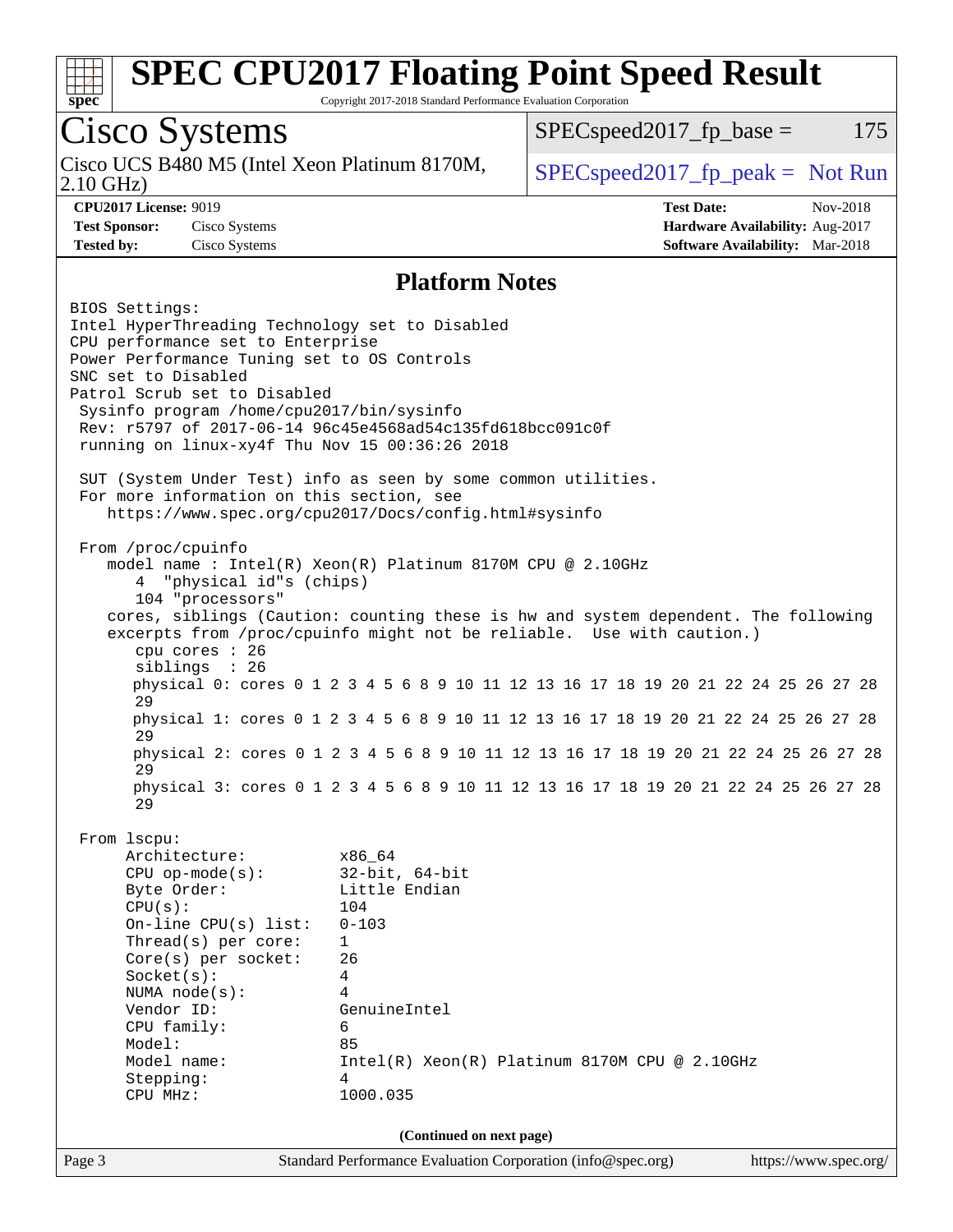

Copyright 2017-2018 Standard Performance Evaluation Corporation

Cisco Systems Cisco UCS B480 M5 (Intel Xeon Platinum 8170M,  $\big|$  [SPECspeed2017\\_fp\\_peak =](http://www.spec.org/auto/cpu2017/Docs/result-fields.html#SPECspeed2017fppeak) Not Run

 $SPEC speed2017<sub>fp</sub> base = 175$ 

2.10 GHz)

#### **[CPU2017 License:](http://www.spec.org/auto/cpu2017/Docs/result-fields.html#CPU2017License)** 9019 **[Test Date:](http://www.spec.org/auto/cpu2017/Docs/result-fields.html#TestDate)** Nov-2018

**[Test Sponsor:](http://www.spec.org/auto/cpu2017/Docs/result-fields.html#TestSponsor)** Cisco Systems **[Hardware Availability:](http://www.spec.org/auto/cpu2017/Docs/result-fields.html#HardwareAvailability)** Aug-2017 **[Tested by:](http://www.spec.org/auto/cpu2017/Docs/result-fields.html#Testedby)** Cisco Systems **[Software Availability:](http://www.spec.org/auto/cpu2017/Docs/result-fields.html#SoftwareAvailability)** Mar-2018

### **[Platform Notes \(Continued\)](http://www.spec.org/auto/cpu2017/Docs/result-fields.html#PlatformNotes)**

| $CPU$ max $MHz$ :       | 3700.0000  |
|-------------------------|------------|
| CPU min MHz:            | 1000.0000  |
| BogoMIPS:               | 4199.99    |
| Virtualization:         | $VT - x$   |
| $L1d$ cache:            | 32K        |
| Lli cache:              | 32K        |
| $L2$ cache:             | 1024K      |
| $L3$ cache:             | 36608K     |
| NUMA $node0$ $CPU(s)$ : | $0 - 25$   |
| NUMA $node1$ $CPU(s)$ : | $26 - 51$  |
| NUMA node2 CPU(s):      | $52 - 77$  |
| NUMA $node3$ $CPU(s)$ : | $78 - 103$ |
| Flanc:                  | fnu wme de |

fpu vme de pse tsc msr pae mce cx8 apic sep mtrr pge mca cmov pat pse36 clflush dts acpi mmx fxsr sse sse2 ss ht tm pbe syscall nx pdpe1gb rdtscp lm constant\_tsc art arch\_perfmon pebs bts rep\_good nopl xtopology nonstop\_tsc aperfmperf eagerfpu pni pclmulqdq dtes64 monitor ds\_cpl vmx smx est tm2 ssse3 sdbg fma cx16 xtpr pdcm pcid dca sse4\_1 sse4\_2 x2apic movbe popcnt tsc\_deadline\_timer aes xsave avx f16c rdrand lahf\_lm abm 3dnowprefetch ida arat epb invpcid\_single pln pts dtherm hwp hwp\_act\_window hwp\_epp hwp\_pkg\_req intel\_pt rsb\_ctxsw spec\_ctrl stibp retpoline kaiser tpr\_shadow vnmi flexpriority ept vpid fsgsbase tsc\_adjust bmi1 hle avx2 smep bmi2 erms invpcid rtm cqm mpx avx512f avx512dq rdseed adx smap clflushopt clwb avx512cd avx512bw avx512vl xsaveopt xsavec xgetbv1 cqm\_llc cqm\_occup\_llc

```
 /proc/cpuinfo cache data
cache size : 36608 KB
```
 From numactl --hardware WARNING: a numactl 'node' might or might not correspond to a physical chip. available: 4 nodes (0-3) node 0 cpus: 0 1 2 3 4 5 6 7 8 9 10 11 12 13 14 15 16 17 18 19 20 21 22 23 24 25 node 0 size: 385624 MB node 0 free: 382593 MB node 1 cpus: 26 27 28 29 30 31 32 33 34 35 36 37 38 39 40 41 42 43 44 45 46 47 48 49 50 51 node 1 size: 387057 MB node 1 free: 384042 MB node 2 cpus: 52 53 54 55 56 57 58 59 60 61 62 63 64 65 66 67 68 69 70 71 72 73 74 75 76 77 node 2 size: 387057 MB node 2 free: 385447 MB node 3 cpus: 78 79 80 81 82 83 84 85 86 87 88 89 90 91 92 93 94 95 96 97 98 99 100 101 102 103 node 3 size: 387054 MB node 3 free: 385383 MB node distances: node 0 1 2 3 0: 10 21 21 21

**(Continued on next page)**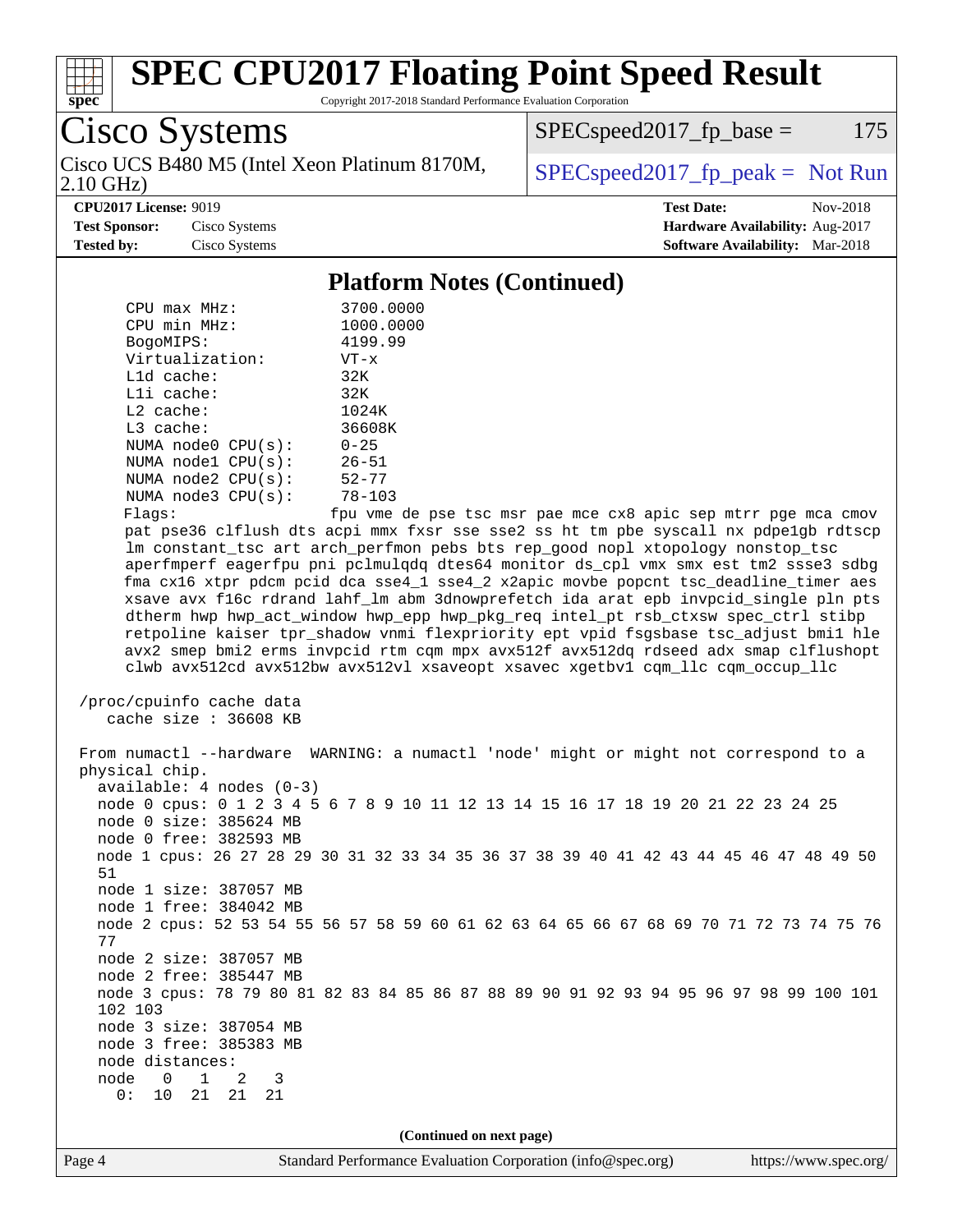| <b>SPEC CPU2017 Floating Point Speed Result</b><br>spec<br>Copyright 2017-2018 Standard Performance Evaluation Corporation                                                                                                                                                                                                                                                                                                                                                                                                                                                                                                                                                                                                                                                                                                                                                                                                                                                                                                                                                                                   |                                                                                                            |  |  |  |
|--------------------------------------------------------------------------------------------------------------------------------------------------------------------------------------------------------------------------------------------------------------------------------------------------------------------------------------------------------------------------------------------------------------------------------------------------------------------------------------------------------------------------------------------------------------------------------------------------------------------------------------------------------------------------------------------------------------------------------------------------------------------------------------------------------------------------------------------------------------------------------------------------------------------------------------------------------------------------------------------------------------------------------------------------------------------------------------------------------------|------------------------------------------------------------------------------------------------------------|--|--|--|
| <b>Cisco Systems</b>                                                                                                                                                                                                                                                                                                                                                                                                                                                                                                                                                                                                                                                                                                                                                                                                                                                                                                                                                                                                                                                                                         | $SPEC speed2017_fp\_base =$<br>175                                                                         |  |  |  |
| Cisco UCS B480 M5 (Intel Xeon Platinum 8170M,<br>$2.10$ GHz)                                                                                                                                                                                                                                                                                                                                                                                                                                                                                                                                                                                                                                                                                                                                                                                                                                                                                                                                                                                                                                                 | $SPEC speed2017_fp\_peak = Not Run$                                                                        |  |  |  |
| <b>CPU2017 License: 9019</b><br><b>Test Sponsor:</b><br>Cisco Systems<br><b>Tested by:</b><br>Cisco Systems                                                                                                                                                                                                                                                                                                                                                                                                                                                                                                                                                                                                                                                                                                                                                                                                                                                                                                                                                                                                  | <b>Test Date:</b><br>Nov-2018<br>Hardware Availability: Aug-2017<br><b>Software Availability:</b> Mar-2018 |  |  |  |
| <b>Platform Notes (Continued)</b>                                                                                                                                                                                                                                                                                                                                                                                                                                                                                                                                                                                                                                                                                                                                                                                                                                                                                                                                                                                                                                                                            |                                                                                                            |  |  |  |
| 1:<br>21<br>21<br>21 10<br>2:<br>21<br>10<br>21<br>21<br>3:<br>21<br>21<br>21<br>10<br>From /proc/meminfo<br>MemTotal:<br>1583916036 kB<br>HugePages_Total:<br>0<br>Hugepagesize:<br>2048 kB<br>From /etc/*release* /etc/*version*<br>$S$ uSE-release:<br>SUSE Linux Enterprise Server 12 (x86_64)<br>$VERSION = 12$<br>PATCHLEVEL = 2<br># This file is deprecated and will be removed in a future service pack or release.<br># Please check /etc/os-release for details about this release.<br>os-release:<br>NAME="SLES"<br>VERSION="12-SP2"<br>VERSION_ID="12.2"<br>PRETTY_NAME="SUSE Linux Enterprise Server 12 SP2"<br>ID="sles"<br>ANSI_COLOR="0;32"<br>CPE_NAME="cpe:/o:suse:sles:12:sp2"<br>uname $-a$ :<br>Linux linux-xy4f 4.4.120-92.70-default #1 SMP Wed Mar 14 15:59:43 UTC 2018 (52a83de)<br>x86_64 x86_64 x86_64 GNU/Linux<br>run-level $3$ Jan $2$ $14:28$<br>SPEC is set to: /home/cpu2017<br>Filesystem<br>Type Size Used Avail Use% Mounted on<br>/dev/sda1<br>xfs<br>224G<br>77G 147G 35% /<br>Additional information from dmidecode follows. WARNING: Use caution when you interpret |                                                                                                            |  |  |  |
| this section. The 'dmidecode' program reads system data which is "intended to allow<br>hardware to be accurately determined", but the intent may not be met, as there are<br>frequent changes to hardware, firmware, and the "DMTF SMBIOS" standard.<br>BIOS Cisco Systems, Inc. B480M5.3.2.3c.0.0307181316 03/07/2018<br>Memory:<br>48x 0xCE00 M393A4K40BB2-CTD 32 GB 2 rank 2666                                                                                                                                                                                                                                                                                                                                                                                                                                                                                                                                                                                                                                                                                                                           |                                                                                                            |  |  |  |
| (End of data from sysinfo program)                                                                                                                                                                                                                                                                                                                                                                                                                                                                                                                                                                                                                                                                                                                                                                                                                                                                                                                                                                                                                                                                           |                                                                                                            |  |  |  |
|                                                                                                                                                                                                                                                                                                                                                                                                                                                                                                                                                                                                                                                                                                                                                                                                                                                                                                                                                                                                                                                                                                              |                                                                                                            |  |  |  |
|                                                                                                                                                                                                                                                                                                                                                                                                                                                                                                                                                                                                                                                                                                                                                                                                                                                                                                                                                                                                                                                                                                              |                                                                                                            |  |  |  |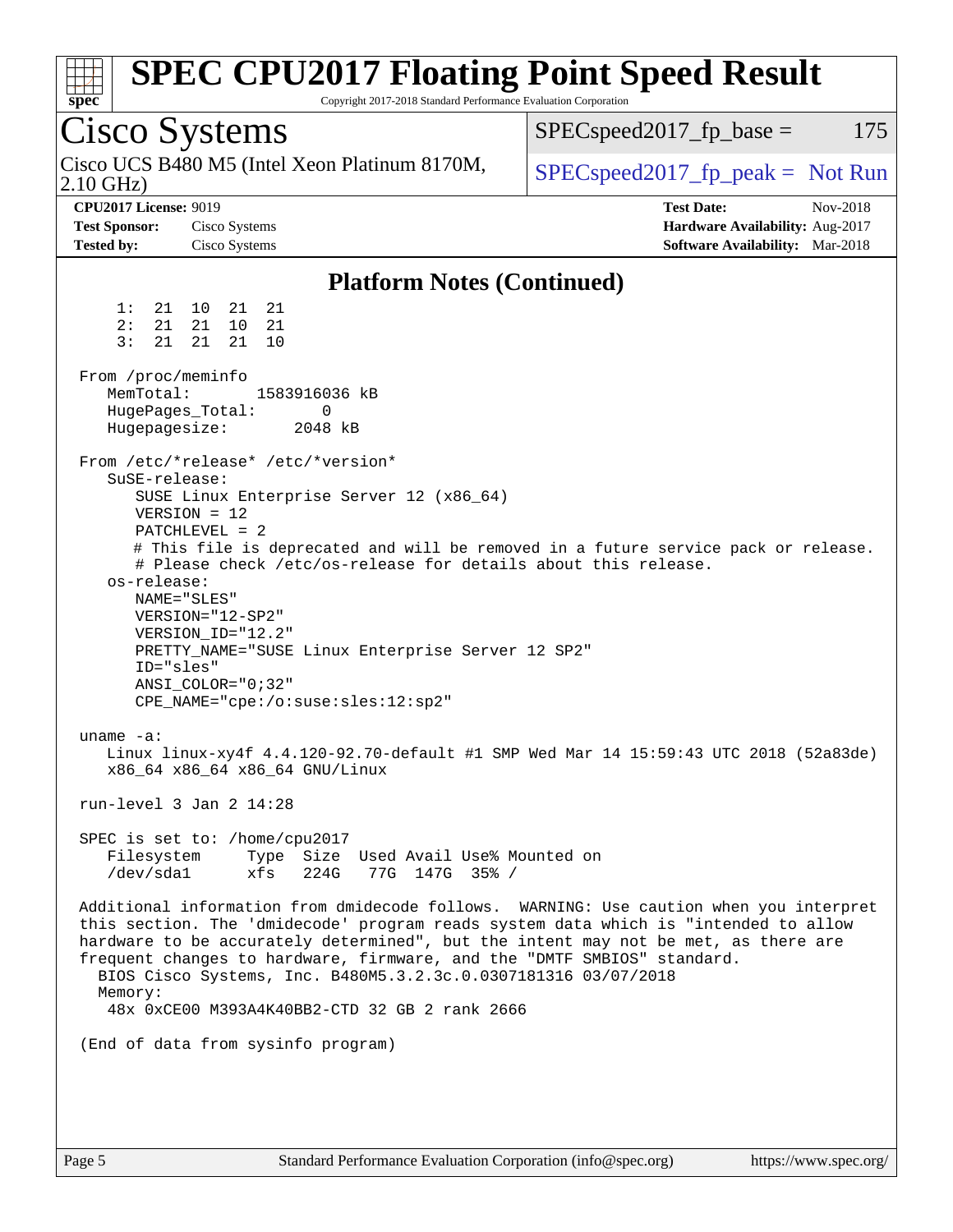

Copyright 2017-2018 Standard Performance Evaluation Corporation

Cisco Systems

Cisco UCS B480 M5 (Intel Xeon Platinum 8170M,  $SPECspeed2017_fp\_peak = Not Run$ 

 $SPEC speed2017_fp\_base = 175$ 

2.10 GHz)

**[Tested by:](http://www.spec.org/auto/cpu2017/Docs/result-fields.html#Testedby)** Cisco Systems **[Software Availability:](http://www.spec.org/auto/cpu2017/Docs/result-fields.html#SoftwareAvailability)** Mar-2018

**[CPU2017 License:](http://www.spec.org/auto/cpu2017/Docs/result-fields.html#CPU2017License)** 9019 **[Test Date:](http://www.spec.org/auto/cpu2017/Docs/result-fields.html#TestDate)** Nov-2018 **[Test Sponsor:](http://www.spec.org/auto/cpu2017/Docs/result-fields.html#TestSponsor)** Cisco Systems **[Hardware Availability:](http://www.spec.org/auto/cpu2017/Docs/result-fields.html#HardwareAvailability)** Aug-2017

### **[Compiler Version Notes](http://www.spec.org/auto/cpu2017/Docs/result-fields.html#CompilerVersionNotes)**

| 619.1bm_s(base) 638.imagick_s(base) 644.nab_s(base)<br>CC.                                                                                                                                                                                                                                        |  |  |  |  |  |  |  |
|---------------------------------------------------------------------------------------------------------------------------------------------------------------------------------------------------------------------------------------------------------------------------------------------------|--|--|--|--|--|--|--|
| icc (ICC) 18.0.2 20180210<br>Copyright (C) 1985-2018 Intel Corporation. All rights reserved.                                                                                                                                                                                                      |  |  |  |  |  |  |  |
| FC 607. cactuBSSN s(base)                                                                                                                                                                                                                                                                         |  |  |  |  |  |  |  |
| icpc (ICC) 18.0.2 20180210<br>Copyright (C) 1985-2018 Intel Corporation. All rights reserved.<br>icc (ICC) 18.0.2 20180210<br>Copyright (C) 1985-2018 Intel Corporation. All rights reserved.<br>ifort (IFORT) 18.0.2 20180210<br>Copyright (C) 1985-2018 Intel Corporation. All rights reserved. |  |  |  |  |  |  |  |
| -----------------------<br>FC 603.bwaves s(base) 649.fotonik3d s(base) 654.roms s(base)                                                                                                                                                                                                           |  |  |  |  |  |  |  |
| ifort (IFORT) 18.0.2 20180210<br>Copyright (C) 1985-2018 Intel Corporation. All rights reserved.                                                                                                                                                                                                  |  |  |  |  |  |  |  |
| ---------------------------------<br>$CC$ 621.wrf $s(base)$ 627.cam4 $s(base)$ 628.pop2 $s(base)$                                                                                                                                                                                                 |  |  |  |  |  |  |  |
| ifort (IFORT) 18.0.2 20180210<br>Copyright (C) 1985-2018 Intel Corporation. All rights reserved.<br>icc (ICC) 18.0.2 20180210<br>Copyright (C) 1985-2018 Intel Corporation. All rights reserved.                                                                                                  |  |  |  |  |  |  |  |
|                                                                                                                                                                                                                                                                                                   |  |  |  |  |  |  |  |

### **[Base Compiler Invocation](http://www.spec.org/auto/cpu2017/Docs/result-fields.html#BaseCompilerInvocation)**

[C benchmarks](http://www.spec.org/auto/cpu2017/Docs/result-fields.html#Cbenchmarks): [icc -m64 -std=c11](http://www.spec.org/cpu2017/results/res2018q4/cpu2017-20181127-09981.flags.html#user_CCbase_intel_icc_64bit_c11_33ee0cdaae7deeeab2a9725423ba97205ce30f63b9926c2519791662299b76a0318f32ddfffdc46587804de3178b4f9328c46fa7c2b0cd779d7a61945c91cd35)

[Fortran benchmarks](http://www.spec.org/auto/cpu2017/Docs/result-fields.html#Fortranbenchmarks): [ifort -m64](http://www.spec.org/cpu2017/results/res2018q4/cpu2017-20181127-09981.flags.html#user_FCbase_intel_ifort_64bit_24f2bb282fbaeffd6157abe4f878425411749daecae9a33200eee2bee2fe76f3b89351d69a8130dd5949958ce389cf37ff59a95e7a40d588e8d3a57e0c3fd751)

[Benchmarks using both Fortran and C](http://www.spec.org/auto/cpu2017/Docs/result-fields.html#BenchmarksusingbothFortranandC): [ifort -m64](http://www.spec.org/cpu2017/results/res2018q4/cpu2017-20181127-09981.flags.html#user_CC_FCbase_intel_ifort_64bit_24f2bb282fbaeffd6157abe4f878425411749daecae9a33200eee2bee2fe76f3b89351d69a8130dd5949958ce389cf37ff59a95e7a40d588e8d3a57e0c3fd751) [icc -m64 -std=c11](http://www.spec.org/cpu2017/results/res2018q4/cpu2017-20181127-09981.flags.html#user_CC_FCbase_intel_icc_64bit_c11_33ee0cdaae7deeeab2a9725423ba97205ce30f63b9926c2519791662299b76a0318f32ddfffdc46587804de3178b4f9328c46fa7c2b0cd779d7a61945c91cd35)

**(Continued on next page)**

Page 6 Standard Performance Evaluation Corporation [\(info@spec.org\)](mailto:info@spec.org) <https://www.spec.org/>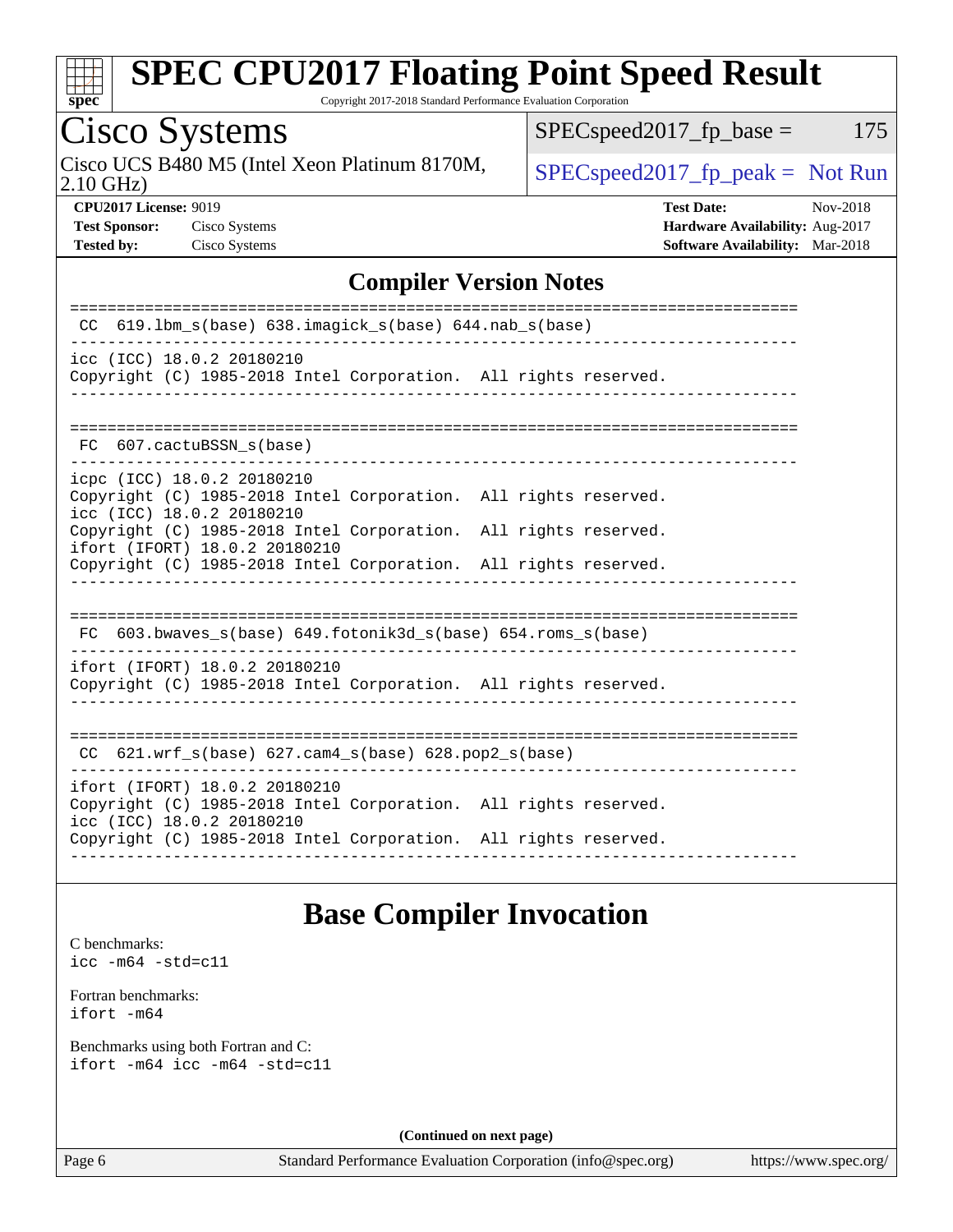

Copyright 2017-2018 Standard Performance Evaluation Corporation

## Cisco Systems

Cisco UCS B480 M5 (Intel Xeon Platinum 8170M,  $\big|$  [SPECspeed2017\\_fp\\_peak =](http://www.spec.org/auto/cpu2017/Docs/result-fields.html#SPECspeed2017fppeak) Not Run

 $SPEC speed2017_fp\_base = 175$ 

2.10 GHz)

**[Test Sponsor:](http://www.spec.org/auto/cpu2017/Docs/result-fields.html#TestSponsor)** Cisco Systems **[Hardware Availability:](http://www.spec.org/auto/cpu2017/Docs/result-fields.html#HardwareAvailability)** Aug-2017

**[CPU2017 License:](http://www.spec.org/auto/cpu2017/Docs/result-fields.html#CPU2017License)** 9019 **[Test Date:](http://www.spec.org/auto/cpu2017/Docs/result-fields.html#TestDate)** Nov-2018 **[Tested by:](http://www.spec.org/auto/cpu2017/Docs/result-fields.html#Testedby)** Cisco Systems **[Software Availability:](http://www.spec.org/auto/cpu2017/Docs/result-fields.html#SoftwareAvailability)** Mar-2018

## **[Base Compiler Invocation \(Continued\)](http://www.spec.org/auto/cpu2017/Docs/result-fields.html#BaseCompilerInvocation)**

[Benchmarks using Fortran, C, and C++:](http://www.spec.org/auto/cpu2017/Docs/result-fields.html#BenchmarksusingFortranCandCXX) [icpc -m64](http://www.spec.org/cpu2017/results/res2018q4/cpu2017-20181127-09981.flags.html#user_CC_CXX_FCbase_intel_icpc_64bit_4ecb2543ae3f1412ef961e0650ca070fec7b7afdcd6ed48761b84423119d1bf6bdf5cad15b44d48e7256388bc77273b966e5eb805aefd121eb22e9299b2ec9d9) [icc -m64 -std=c11](http://www.spec.org/cpu2017/results/res2018q4/cpu2017-20181127-09981.flags.html#user_CC_CXX_FCbase_intel_icc_64bit_c11_33ee0cdaae7deeeab2a9725423ba97205ce30f63b9926c2519791662299b76a0318f32ddfffdc46587804de3178b4f9328c46fa7c2b0cd779d7a61945c91cd35) [ifort -m64](http://www.spec.org/cpu2017/results/res2018q4/cpu2017-20181127-09981.flags.html#user_CC_CXX_FCbase_intel_ifort_64bit_24f2bb282fbaeffd6157abe4f878425411749daecae9a33200eee2bee2fe76f3b89351d69a8130dd5949958ce389cf37ff59a95e7a40d588e8d3a57e0c3fd751)

**[Base Portability Flags](http://www.spec.org/auto/cpu2017/Docs/result-fields.html#BasePortabilityFlags)**

 603.bwaves\_s: [-DSPEC\\_LP64](http://www.spec.org/cpu2017/results/res2018q4/cpu2017-20181127-09981.flags.html#suite_basePORTABILITY603_bwaves_s_DSPEC_LP64) 607.cactuBSSN\_s: [-DSPEC\\_LP64](http://www.spec.org/cpu2017/results/res2018q4/cpu2017-20181127-09981.flags.html#suite_basePORTABILITY607_cactuBSSN_s_DSPEC_LP64) 619.lbm\_s: [-DSPEC\\_LP64](http://www.spec.org/cpu2017/results/res2018q4/cpu2017-20181127-09981.flags.html#suite_basePORTABILITY619_lbm_s_DSPEC_LP64) 621.wrf\_s: [-DSPEC\\_LP64](http://www.spec.org/cpu2017/results/res2018q4/cpu2017-20181127-09981.flags.html#suite_basePORTABILITY621_wrf_s_DSPEC_LP64) [-DSPEC\\_CASE\\_FLAG](http://www.spec.org/cpu2017/results/res2018q4/cpu2017-20181127-09981.flags.html#b621.wrf_s_baseCPORTABILITY_DSPEC_CASE_FLAG) [-convert big\\_endian](http://www.spec.org/cpu2017/results/res2018q4/cpu2017-20181127-09981.flags.html#user_baseFPORTABILITY621_wrf_s_convert_big_endian_c3194028bc08c63ac5d04de18c48ce6d347e4e562e8892b8bdbdc0214820426deb8554edfa529a3fb25a586e65a3d812c835984020483e7e73212c4d31a38223) 627.cam4\_s: [-DSPEC\\_LP64](http://www.spec.org/cpu2017/results/res2018q4/cpu2017-20181127-09981.flags.html#suite_basePORTABILITY627_cam4_s_DSPEC_LP64) [-DSPEC\\_CASE\\_FLAG](http://www.spec.org/cpu2017/results/res2018q4/cpu2017-20181127-09981.flags.html#b627.cam4_s_baseCPORTABILITY_DSPEC_CASE_FLAG) 628.pop2\_s: [-DSPEC\\_LP64](http://www.spec.org/cpu2017/results/res2018q4/cpu2017-20181127-09981.flags.html#suite_basePORTABILITY628_pop2_s_DSPEC_LP64) [-DSPEC\\_CASE\\_FLAG](http://www.spec.org/cpu2017/results/res2018q4/cpu2017-20181127-09981.flags.html#b628.pop2_s_baseCPORTABILITY_DSPEC_CASE_FLAG) [-convert big\\_endian](http://www.spec.org/cpu2017/results/res2018q4/cpu2017-20181127-09981.flags.html#user_baseFPORTABILITY628_pop2_s_convert_big_endian_c3194028bc08c63ac5d04de18c48ce6d347e4e562e8892b8bdbdc0214820426deb8554edfa529a3fb25a586e65a3d812c835984020483e7e73212c4d31a38223) [-assume byterecl](http://www.spec.org/cpu2017/results/res2018q4/cpu2017-20181127-09981.flags.html#user_baseFPORTABILITY628_pop2_s_assume_byterecl_7e47d18b9513cf18525430bbf0f2177aa9bf368bc7a059c09b2c06a34b53bd3447c950d3f8d6c70e3faf3a05c8557d66a5798b567902e8849adc142926523472) 638.imagick\_s: [-DSPEC\\_LP64](http://www.spec.org/cpu2017/results/res2018q4/cpu2017-20181127-09981.flags.html#suite_basePORTABILITY638_imagick_s_DSPEC_LP64) 644.nab\_s: [-DSPEC\\_LP64](http://www.spec.org/cpu2017/results/res2018q4/cpu2017-20181127-09981.flags.html#suite_basePORTABILITY644_nab_s_DSPEC_LP64) 649.fotonik3d\_s: [-DSPEC\\_LP64](http://www.spec.org/cpu2017/results/res2018q4/cpu2017-20181127-09981.flags.html#suite_basePORTABILITY649_fotonik3d_s_DSPEC_LP64) 654.roms\_s: [-DSPEC\\_LP64](http://www.spec.org/cpu2017/results/res2018q4/cpu2017-20181127-09981.flags.html#suite_basePORTABILITY654_roms_s_DSPEC_LP64)

## **[Base Optimization Flags](http://www.spec.org/auto/cpu2017/Docs/result-fields.html#BaseOptimizationFlags)**

#### [C benchmarks](http://www.spec.org/auto/cpu2017/Docs/result-fields.html#Cbenchmarks):

[-Wl,-z,muldefs](http://www.spec.org/cpu2017/results/res2018q4/cpu2017-20181127-09981.flags.html#user_CCbase_link_force_multiple1_b4cbdb97b34bdee9ceefcfe54f4c8ea74255f0b02a4b23e853cdb0e18eb4525ac79b5a88067c842dd0ee6996c24547a27a4b99331201badda8798ef8a743f577) [-xCORE-AVX512](http://www.spec.org/cpu2017/results/res2018q4/cpu2017-20181127-09981.flags.html#user_CCbase_f-xCORE-AVX512) [-ipo](http://www.spec.org/cpu2017/results/res2018q4/cpu2017-20181127-09981.flags.html#user_CCbase_f-ipo) [-O3](http://www.spec.org/cpu2017/results/res2018q4/cpu2017-20181127-09981.flags.html#user_CCbase_f-O3) [-no-prec-div](http://www.spec.org/cpu2017/results/res2018q4/cpu2017-20181127-09981.flags.html#user_CCbase_f-no-prec-div) [-qopt-prefetch](http://www.spec.org/cpu2017/results/res2018q4/cpu2017-20181127-09981.flags.html#user_CCbase_f-qopt-prefetch) [-ffinite-math-only](http://www.spec.org/cpu2017/results/res2018q4/cpu2017-20181127-09981.flags.html#user_CCbase_f_finite_math_only_cb91587bd2077682c4b38af759c288ed7c732db004271a9512da14a4f8007909a5f1427ecbf1a0fb78ff2a814402c6114ac565ca162485bbcae155b5e4258871) [-qopt-mem-layout-trans=3](http://www.spec.org/cpu2017/results/res2018q4/cpu2017-20181127-09981.flags.html#user_CCbase_f-qopt-mem-layout-trans_de80db37974c74b1f0e20d883f0b675c88c3b01e9d123adea9b28688d64333345fb62bc4a798493513fdb68f60282f9a726aa07f478b2f7113531aecce732043) [-qopenmp](http://www.spec.org/cpu2017/results/res2018q4/cpu2017-20181127-09981.flags.html#user_CCbase_qopenmp_16be0c44f24f464004c6784a7acb94aca937f053568ce72f94b139a11c7c168634a55f6653758ddd83bcf7b8463e8028bb0b48b77bcddc6b78d5d95bb1df2967) [-DSPEC\\_OPENMP](http://www.spec.org/cpu2017/results/res2018q4/cpu2017-20181127-09981.flags.html#suite_CCbase_DSPEC_OPENMP) [-L/usr/local/je5.0.1-64/lib](http://www.spec.org/cpu2017/results/res2018q4/cpu2017-20181127-09981.flags.html#user_CCbase_jemalloc_link_path64_4b10a636b7bce113509b17f3bd0d6226c5fb2346b9178c2d0232c14f04ab830f976640479e5c33dc2bcbbdad86ecfb6634cbbd4418746f06f368b512fced5394) [-ljemalloc](http://www.spec.org/cpu2017/results/res2018q4/cpu2017-20181127-09981.flags.html#user_CCbase_jemalloc_link_lib_d1249b907c500fa1c0672f44f562e3d0f79738ae9e3c4a9c376d49f265a04b9c99b167ecedbf6711b3085be911c67ff61f150a17b3472be731631ba4d0471706)

#### [Fortran benchmarks](http://www.spec.org/auto/cpu2017/Docs/result-fields.html#Fortranbenchmarks):

[-Wl,-z,muldefs](http://www.spec.org/cpu2017/results/res2018q4/cpu2017-20181127-09981.flags.html#user_FCbase_link_force_multiple1_b4cbdb97b34bdee9ceefcfe54f4c8ea74255f0b02a4b23e853cdb0e18eb4525ac79b5a88067c842dd0ee6996c24547a27a4b99331201badda8798ef8a743f577) [-DSPEC\\_OPENMP](http://www.spec.org/cpu2017/results/res2018q4/cpu2017-20181127-09981.flags.html#suite_FCbase_DSPEC_OPENMP) [-xCORE-AVX512](http://www.spec.org/cpu2017/results/res2018q4/cpu2017-20181127-09981.flags.html#user_FCbase_f-xCORE-AVX512) [-ipo](http://www.spec.org/cpu2017/results/res2018q4/cpu2017-20181127-09981.flags.html#user_FCbase_f-ipo) [-O3](http://www.spec.org/cpu2017/results/res2018q4/cpu2017-20181127-09981.flags.html#user_FCbase_f-O3) [-no-prec-div](http://www.spec.org/cpu2017/results/res2018q4/cpu2017-20181127-09981.flags.html#user_FCbase_f-no-prec-div) [-qopt-prefetch](http://www.spec.org/cpu2017/results/res2018q4/cpu2017-20181127-09981.flags.html#user_FCbase_f-qopt-prefetch) [-ffinite-math-only](http://www.spec.org/cpu2017/results/res2018q4/cpu2017-20181127-09981.flags.html#user_FCbase_f_finite_math_only_cb91587bd2077682c4b38af759c288ed7c732db004271a9512da14a4f8007909a5f1427ecbf1a0fb78ff2a814402c6114ac565ca162485bbcae155b5e4258871) [-qopt-mem-layout-trans=3](http://www.spec.org/cpu2017/results/res2018q4/cpu2017-20181127-09981.flags.html#user_FCbase_f-qopt-mem-layout-trans_de80db37974c74b1f0e20d883f0b675c88c3b01e9d123adea9b28688d64333345fb62bc4a798493513fdb68f60282f9a726aa07f478b2f7113531aecce732043) [-qopenmp](http://www.spec.org/cpu2017/results/res2018q4/cpu2017-20181127-09981.flags.html#user_FCbase_qopenmp_16be0c44f24f464004c6784a7acb94aca937f053568ce72f94b139a11c7c168634a55f6653758ddd83bcf7b8463e8028bb0b48b77bcddc6b78d5d95bb1df2967) [-nostandard-realloc-lhs](http://www.spec.org/cpu2017/results/res2018q4/cpu2017-20181127-09981.flags.html#user_FCbase_f_2003_std_realloc_82b4557e90729c0f113870c07e44d33d6f5a304b4f63d4c15d2d0f1fab99f5daaed73bdb9275d9ae411527f28b936061aa8b9c8f2d63842963b95c9dd6426b8a) [-L/usr/local/je5.0.1-64/lib](http://www.spec.org/cpu2017/results/res2018q4/cpu2017-20181127-09981.flags.html#user_FCbase_jemalloc_link_path64_4b10a636b7bce113509b17f3bd0d6226c5fb2346b9178c2d0232c14f04ab830f976640479e5c33dc2bcbbdad86ecfb6634cbbd4418746f06f368b512fced5394) [-ljemalloc](http://www.spec.org/cpu2017/results/res2018q4/cpu2017-20181127-09981.flags.html#user_FCbase_jemalloc_link_lib_d1249b907c500fa1c0672f44f562e3d0f79738ae9e3c4a9c376d49f265a04b9c99b167ecedbf6711b3085be911c67ff61f150a17b3472be731631ba4d0471706)

#### [Benchmarks using both Fortran and C](http://www.spec.org/auto/cpu2017/Docs/result-fields.html#BenchmarksusingbothFortranandC):

[-Wl,-z,muldefs](http://www.spec.org/cpu2017/results/res2018q4/cpu2017-20181127-09981.flags.html#user_CC_FCbase_link_force_multiple1_b4cbdb97b34bdee9ceefcfe54f4c8ea74255f0b02a4b23e853cdb0e18eb4525ac79b5a88067c842dd0ee6996c24547a27a4b99331201badda8798ef8a743f577) [-xCORE-AVX512](http://www.spec.org/cpu2017/results/res2018q4/cpu2017-20181127-09981.flags.html#user_CC_FCbase_f-xCORE-AVX512) [-ipo](http://www.spec.org/cpu2017/results/res2018q4/cpu2017-20181127-09981.flags.html#user_CC_FCbase_f-ipo) [-O3](http://www.spec.org/cpu2017/results/res2018q4/cpu2017-20181127-09981.flags.html#user_CC_FCbase_f-O3) [-no-prec-div](http://www.spec.org/cpu2017/results/res2018q4/cpu2017-20181127-09981.flags.html#user_CC_FCbase_f-no-prec-div) [-qopt-prefetch](http://www.spec.org/cpu2017/results/res2018q4/cpu2017-20181127-09981.flags.html#user_CC_FCbase_f-qopt-prefetch) [-ffinite-math-only](http://www.spec.org/cpu2017/results/res2018q4/cpu2017-20181127-09981.flags.html#user_CC_FCbase_f_finite_math_only_cb91587bd2077682c4b38af759c288ed7c732db004271a9512da14a4f8007909a5f1427ecbf1a0fb78ff2a814402c6114ac565ca162485bbcae155b5e4258871) [-qopt-mem-layout-trans=3](http://www.spec.org/cpu2017/results/res2018q4/cpu2017-20181127-09981.flags.html#user_CC_FCbase_f-qopt-mem-layout-trans_de80db37974c74b1f0e20d883f0b675c88c3b01e9d123adea9b28688d64333345fb62bc4a798493513fdb68f60282f9a726aa07f478b2f7113531aecce732043) [-qopenmp](http://www.spec.org/cpu2017/results/res2018q4/cpu2017-20181127-09981.flags.html#user_CC_FCbase_qopenmp_16be0c44f24f464004c6784a7acb94aca937f053568ce72f94b139a11c7c168634a55f6653758ddd83bcf7b8463e8028bb0b48b77bcddc6b78d5d95bb1df2967) [-DSPEC\\_OPENMP](http://www.spec.org/cpu2017/results/res2018q4/cpu2017-20181127-09981.flags.html#suite_CC_FCbase_DSPEC_OPENMP) [-nostandard-realloc-lhs](http://www.spec.org/cpu2017/results/res2018q4/cpu2017-20181127-09981.flags.html#user_CC_FCbase_f_2003_std_realloc_82b4557e90729c0f113870c07e44d33d6f5a304b4f63d4c15d2d0f1fab99f5daaed73bdb9275d9ae411527f28b936061aa8b9c8f2d63842963b95c9dd6426b8a) [-L/usr/local/je5.0.1-64/lib](http://www.spec.org/cpu2017/results/res2018q4/cpu2017-20181127-09981.flags.html#user_CC_FCbase_jemalloc_link_path64_4b10a636b7bce113509b17f3bd0d6226c5fb2346b9178c2d0232c14f04ab830f976640479e5c33dc2bcbbdad86ecfb6634cbbd4418746f06f368b512fced5394) [-ljemalloc](http://www.spec.org/cpu2017/results/res2018q4/cpu2017-20181127-09981.flags.html#user_CC_FCbase_jemalloc_link_lib_d1249b907c500fa1c0672f44f562e3d0f79738ae9e3c4a9c376d49f265a04b9c99b167ecedbf6711b3085be911c67ff61f150a17b3472be731631ba4d0471706)

#### [Benchmarks using Fortran, C, and C++:](http://www.spec.org/auto/cpu2017/Docs/result-fields.html#BenchmarksusingFortranCandCXX)

[-Wl,-z,muldefs](http://www.spec.org/cpu2017/results/res2018q4/cpu2017-20181127-09981.flags.html#user_CC_CXX_FCbase_link_force_multiple1_b4cbdb97b34bdee9ceefcfe54f4c8ea74255f0b02a4b23e853cdb0e18eb4525ac79b5a88067c842dd0ee6996c24547a27a4b99331201badda8798ef8a743f577) [-xCORE-AVX512](http://www.spec.org/cpu2017/results/res2018q4/cpu2017-20181127-09981.flags.html#user_CC_CXX_FCbase_f-xCORE-AVX512) [-ipo](http://www.spec.org/cpu2017/results/res2018q4/cpu2017-20181127-09981.flags.html#user_CC_CXX_FCbase_f-ipo) [-O3](http://www.spec.org/cpu2017/results/res2018q4/cpu2017-20181127-09981.flags.html#user_CC_CXX_FCbase_f-O3) [-no-prec-div](http://www.spec.org/cpu2017/results/res2018q4/cpu2017-20181127-09981.flags.html#user_CC_CXX_FCbase_f-no-prec-div) [-qopt-prefetch](http://www.spec.org/cpu2017/results/res2018q4/cpu2017-20181127-09981.flags.html#user_CC_CXX_FCbase_f-qopt-prefetch) [-ffinite-math-only](http://www.spec.org/cpu2017/results/res2018q4/cpu2017-20181127-09981.flags.html#user_CC_CXX_FCbase_f_finite_math_only_cb91587bd2077682c4b38af759c288ed7c732db004271a9512da14a4f8007909a5f1427ecbf1a0fb78ff2a814402c6114ac565ca162485bbcae155b5e4258871) [-qopt-mem-layout-trans=3](http://www.spec.org/cpu2017/results/res2018q4/cpu2017-20181127-09981.flags.html#user_CC_CXX_FCbase_f-qopt-mem-layout-trans_de80db37974c74b1f0e20d883f0b675c88c3b01e9d123adea9b28688d64333345fb62bc4a798493513fdb68f60282f9a726aa07f478b2f7113531aecce732043) [-qopenmp](http://www.spec.org/cpu2017/results/res2018q4/cpu2017-20181127-09981.flags.html#user_CC_CXX_FCbase_qopenmp_16be0c44f24f464004c6784a7acb94aca937f053568ce72f94b139a11c7c168634a55f6653758ddd83bcf7b8463e8028bb0b48b77bcddc6b78d5d95bb1df2967) [-DSPEC\\_OPENMP](http://www.spec.org/cpu2017/results/res2018q4/cpu2017-20181127-09981.flags.html#suite_CC_CXX_FCbase_DSPEC_OPENMP) [-nostandard-realloc-lhs](http://www.spec.org/cpu2017/results/res2018q4/cpu2017-20181127-09981.flags.html#user_CC_CXX_FCbase_f_2003_std_realloc_82b4557e90729c0f113870c07e44d33d6f5a304b4f63d4c15d2d0f1fab99f5daaed73bdb9275d9ae411527f28b936061aa8b9c8f2d63842963b95c9dd6426b8a) [-L/usr/local/je5.0.1-64/lib](http://www.spec.org/cpu2017/results/res2018q4/cpu2017-20181127-09981.flags.html#user_CC_CXX_FCbase_jemalloc_link_path64_4b10a636b7bce113509b17f3bd0d6226c5fb2346b9178c2d0232c14f04ab830f976640479e5c33dc2bcbbdad86ecfb6634cbbd4418746f06f368b512fced5394) [-ljemalloc](http://www.spec.org/cpu2017/results/res2018q4/cpu2017-20181127-09981.flags.html#user_CC_CXX_FCbase_jemalloc_link_lib_d1249b907c500fa1c0672f44f562e3d0f79738ae9e3c4a9c376d49f265a04b9c99b167ecedbf6711b3085be911c67ff61f150a17b3472be731631ba4d0471706)